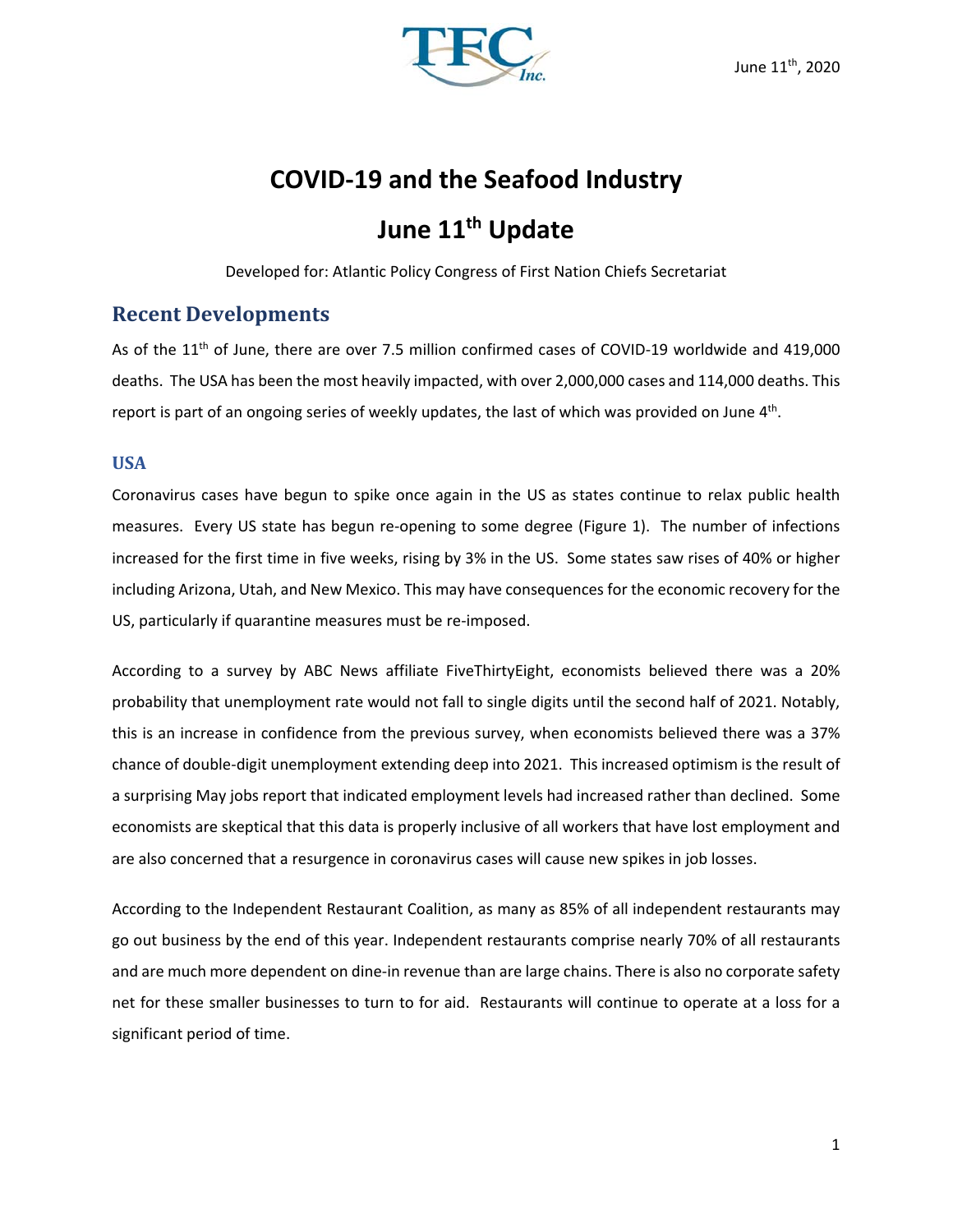

Figure 1. Map of US State closures, partial re-openings, and planned re-openings. Graphic taken from The New York Times.



### **Canada**

 Canada is likely to announce the extension of the border closure with the US through mid‐July. This is the result of US case count increasing unlike the situation in Canada, which continues to improve. Canada reported 408 new cases on the 9<sup>th</sup> of June, which is the lowest increase since March 22. Canada's provinces and territories have continued to reopen, and restaurants in all provinces are either partially reopened or are due to reopen within the next week (Table 1).

The minority Liberal government has encountered resistance from the other parties in attempting to pass adjustments to the Canadian Emergency Response Benefit that would punish individuals who try and fraudulently claim benefits. Other parties have viewed this as an opportunity to force concessions from the Liberal party. Meanwhile, Parliament's spending watchdog has released projections indicating that extending the CERB until 2021 would cost the federal treasury an additional \$64 million. Notably, the first cohort of CERB recipients will reach the 16‐week maximum early next month.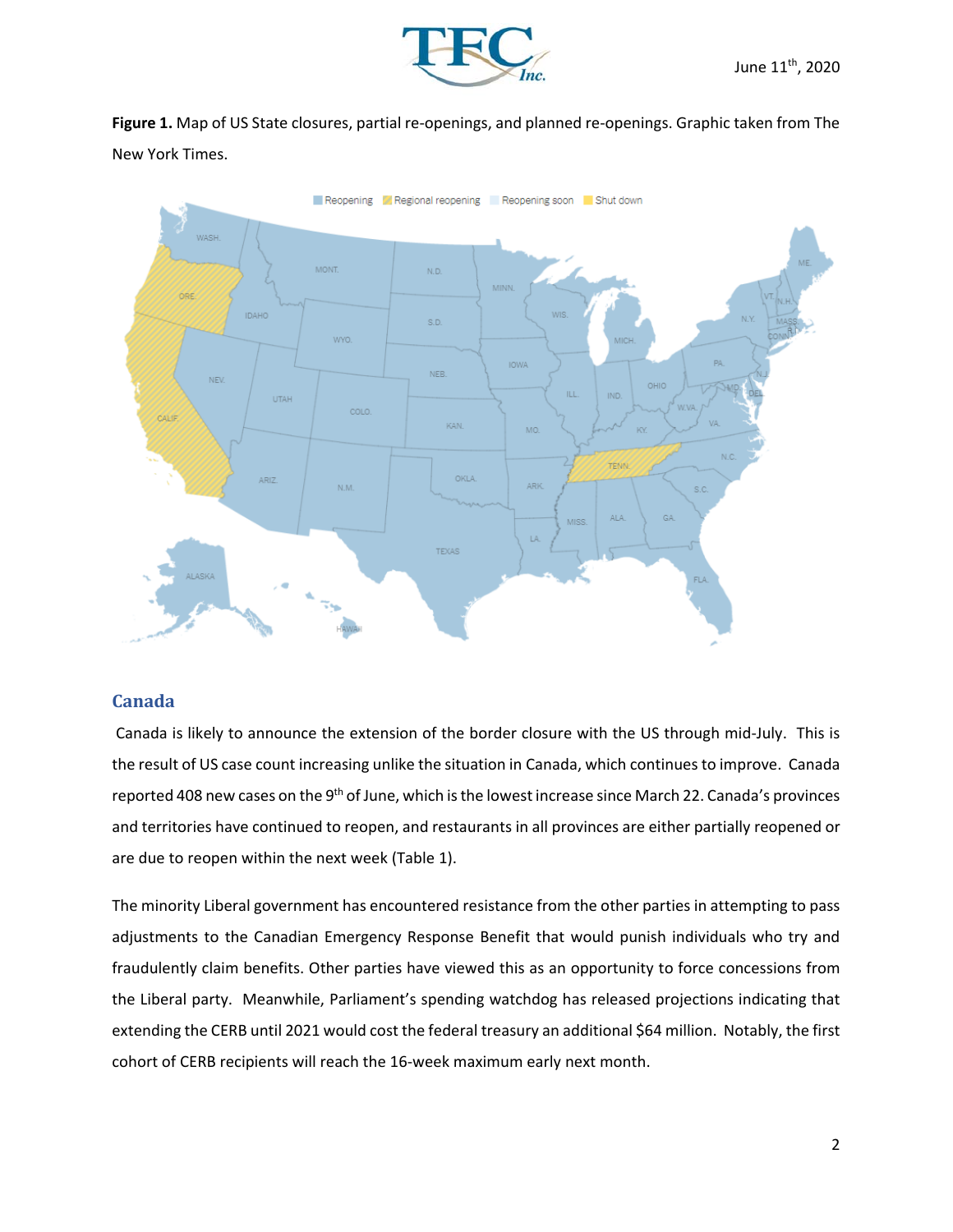

| Table 1. List of opening dates for retail and restaurants by province. |  |  |  |
|------------------------------------------------------------------------|--|--|--|
|------------------------------------------------------------------------|--|--|--|

| <b>Province</b>              | Retail/restaurant re-opening date                                      |  |  |  |  |
|------------------------------|------------------------------------------------------------------------|--|--|--|--|
| Alberta                      | Reopened with capacity restrictions                                    |  |  |  |  |
| <b>British Colombia</b>      | Reopened with capacity restrictions                                    |  |  |  |  |
| Saskatchewan                 | Reopened with capacity restrictions                                    |  |  |  |  |
| <b>Manitoba</b>              | Reopened with capacity restrictions                                    |  |  |  |  |
| Ontario                      | Retail: Partially reopened<br>Restaurants: June 12, later for GTA      |  |  |  |  |
| Quebec                       | Retail: Partially reopened<br>Restaurants: June 15-22                  |  |  |  |  |
| <b>New Brunswick</b>         | Reopened with capacity restrictions                                    |  |  |  |  |
| Nova Scotia                  | Reopened with capacity restrictions                                    |  |  |  |  |
| <b>P.E.I.</b>                | Reopened with capacity restrictions                                    |  |  |  |  |
| Newfoundland and<br>Labrador | Reopened with capacity restrictions                                    |  |  |  |  |
| <b>Territories</b>           | Retail: Partially reopened<br>Restaurants: Partially reopened in Yukon |  |  |  |  |

#### **Asia**

China continues to resist and rebuff calls from other nations to allow an inquiry into the origins of the coronavirus. Tensions between China and one its largest trading partners, Australia, have risen as Australia continues to call for an inquiry. China has enacted tariffs on Australian goods, though this is claimed to be unrelated to the rising tensions.

Recent data suggests that Chinese demand for fresh seafood product will not be heavily impacted by the pandemic. Processed seafood commands significantly less demand from Chinese consumers, in part due to freezer space requirements in small urban living spaces. Chinese consumers also prefer fresh seafood for taste and nutritional reasons. However, there has been a rise in purchases of processed seafood, and there is opportunity for processed seafood companies to expand in hotspots within China. Opinion among industry experts remain divided on the future of Chinese seafood consumption patterns.

South Korea, which has been lauded for its rapid and effective response to the pandemic, has recently had an uptick in new cases as it has rolled back public health measures. Over the past five days, an average of approximately 50 new cases have been reported each day. This is a significant uptick from the low double digit and single digit numbers seen in late April and early May.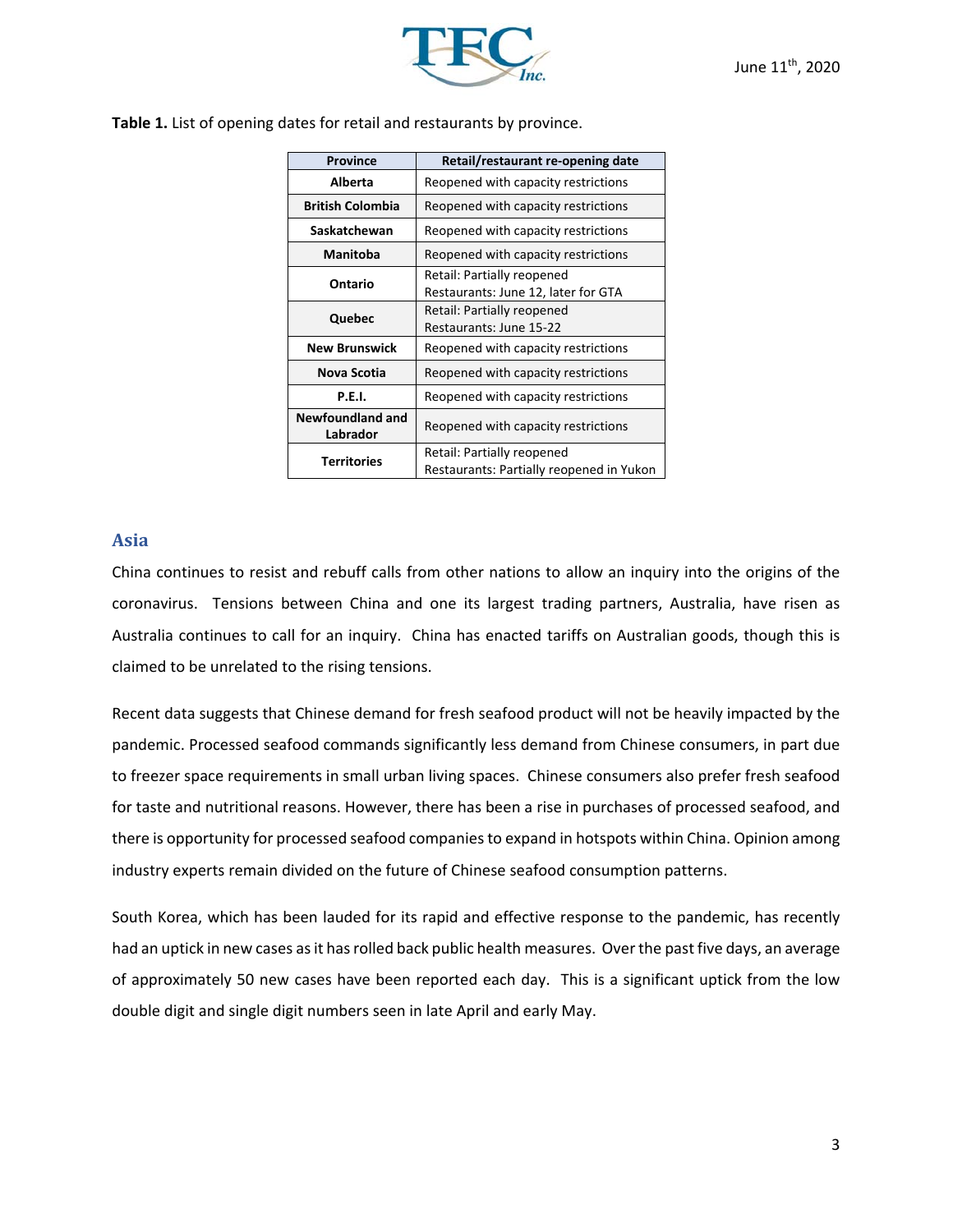

#### **EU**

Sweden did not lock down to the same degree as most of its European neighbors. The theory held by Sweden's public health experts was that the disease could largely be contained through tracing and voluntary physical distancing measures. As a result, Sweden acts as an example of the consequences of businesses reopening and allowing consumers to frequent public spaces. So far, Sweden has had a significantly higher death rate than its neighbors. Sweden's 459.3 deaths per million inhabits is four times greater than the death rate in Denmark and ten times greater than in Norway. Both countries enacted significant quarantine measures. Moreover, the rate of new cases has not appreciably slowed in Sweden, and the highest increase in new cases occurred on June 5<sup>th</sup>. Most other developed countries have seen downward trends in new cases. This evidence suggests that Sweden's model is not one that can be successfully emulated to control the virus. Furthermore, Sweden's economy is expected to sharply decline in a similar manner to the rest of the world, indicating that Swedish policies were ineffective at addressing both public health concerns and economic concerns.

The EU will not open internal borders completely until after the end of June. This means that inter‐EU travel restrictions will not be lifted until July. This is likely to impact tourist revenue in the EU, as many tourists plan trips to pass through multiple countries in the bloc. Most EU countries have agreed to lift border control by June 15<sup>th</sup> but some countries, including Spain, have not. Additionally, the coronavirus stimulus plan announced by the EU faces several hurdles before implementation. A group of fiscally conservative countries are opposed to distributing the aid package entirely as grants. There is also concern over how the fund will be distributed amongst the member countries of the EU.

The UK has announced that those travelling into the country must self-isolate for 14 days. The UK has become the second country to surpass 40,000 deaths. Notably, the UK has begun testing experimental vaccines for the coronavirus and will be expanding the tests to 10,000 individuals. If successful, this could result in a vaccine becoming available on a wider scale in the Autumn or Winter of 2020.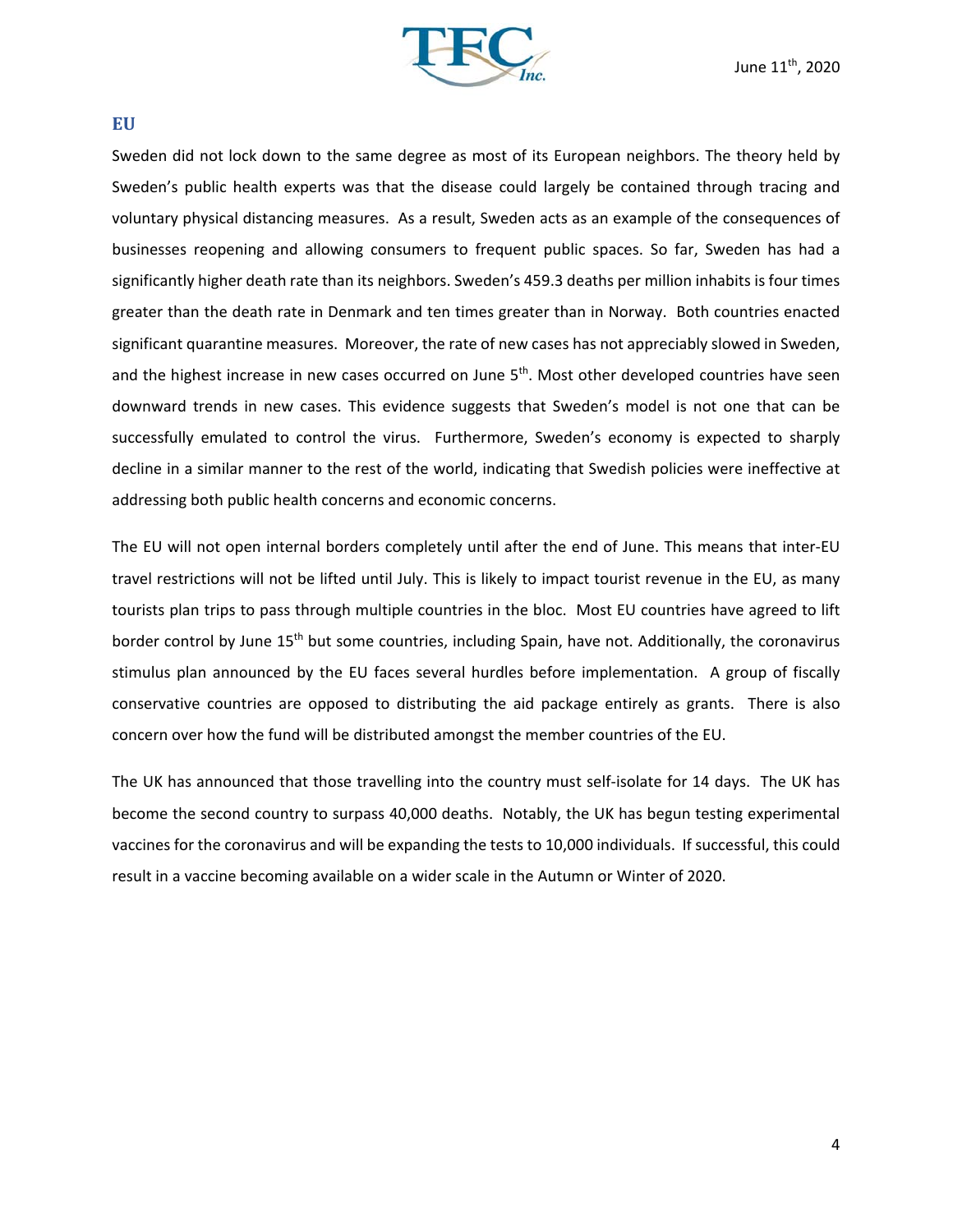

## **Seafood Market Status**

This section of the report will discuss the current state of the seafood market by species as of June 11th, 2020.

## **Lobster**

President Trump has threatened to enact retaliatory tariffs on the European Union if the current EU tariffs on US lobster are not removed. Notably, the EU does not enact tariffs on Canadian lobster as a result of the free trade agreement. Trump warned that tariffs would be placed upon imports of automobiles from the EU, of which the US is a major source of demand.

Market prices for lobster remain at 10‐year record lows. The current market price for lobster according to Urner Barry is \$5.95/lb (USD) (Figure 2) and \$7.96/lb (CAD). Price in \$CAD continues to weaken as the Canadian dollar strengthens against the US dollar by \$0.013 (Table 2). There has been a slight uptick in purchasing activity in anticipation of the upcoming Father's Day holiday in mid‐June. Notably, the quality and quantity of lobster caught in Atlantic Canada have been high in 2020, which is serving to exacerbate the oversupply issues that exist in the market. Shore price in the Gulf remains between \$3.50-4.00/lb (CAD), and trip limits are in place. Some harvesters have been chosen or have been limited to fishing only a portion of their allocated traps, and some distributors are only buying 700-1,000 lbs per day from individual harvesters.

Chinese demand for live lobster continues to steer the market. They are virtually the only country importing lobster from North America in any significant quantity at this time. The week of June  $1<sup>st</sup>$  saw over 100 MT of Atlantic Canadian lobster shipped to China. Fears remain that Chinese buyers purchasing lobster at low price will prevent a recovery in the lobster market from materializing.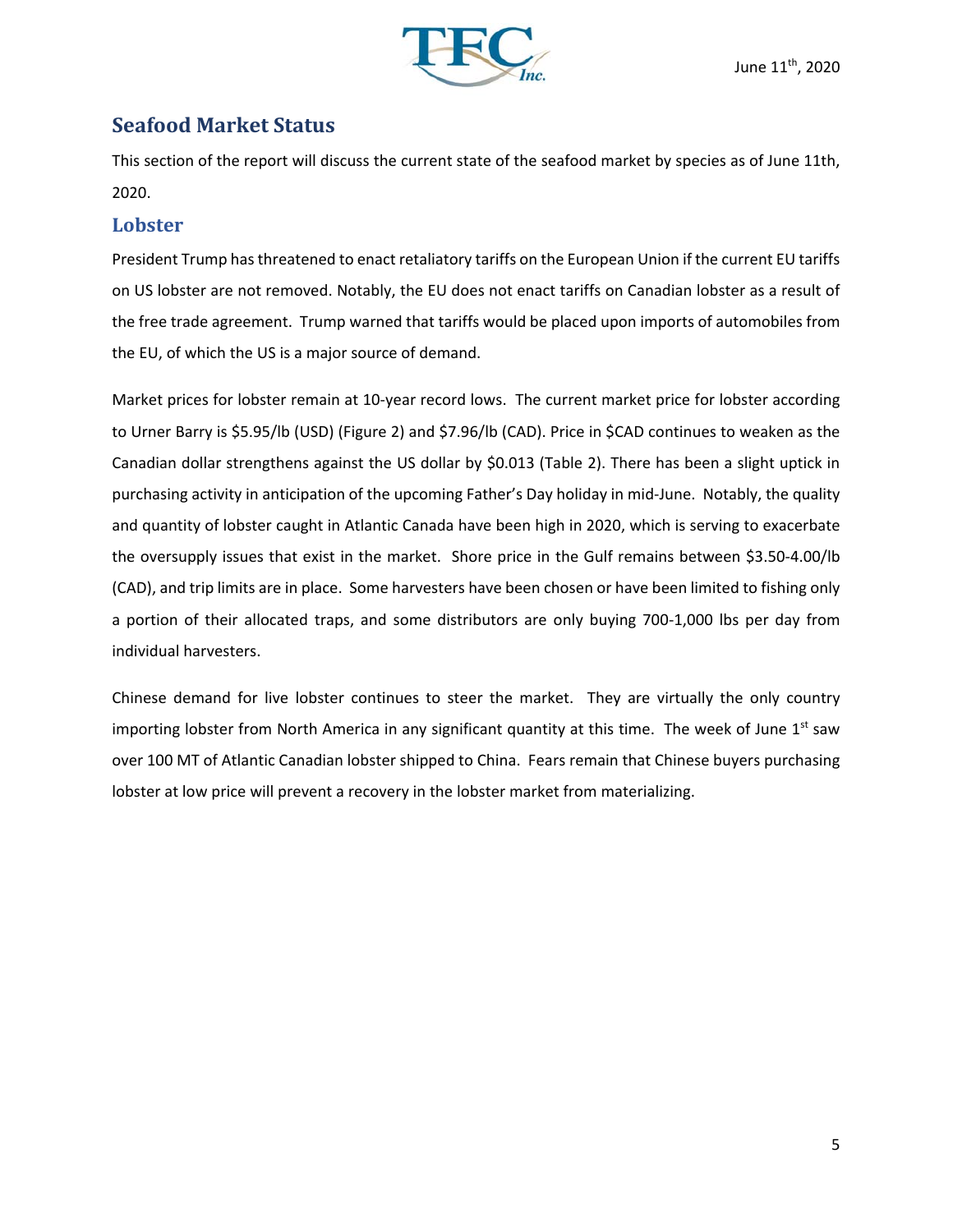

**Figure 2.** Weekly lobster prices since 2017 in \$USD/lb. Data source: Urner Barry. Note that blank entries represent periods were no market data were available.



**Table 2.** Market price and exchange rate for 1 ¼ lb lobster for the winter and spring of 2019 and 2020. Data source: Urner Barry. Blank entries represent periods where no market data were available.

|             | \$USD/lb |                      | \$CAD/lb | \$USD/lb | <b>Exchange</b> | \$CAD/lb |
|-------------|----------|----------------------|----------|----------|-----------------|----------|
| <b>Date</b> | 2019     | <b>Exchange 2019</b> | 2019     | 2020     | 2020            | 2020     |
| 6-Jan       | 8.15     | 0.752                | 10.84    | 10.05    | 0.770           | 13.05    |
| $13$ -Jan   | 8.15     | 0.753                | 10.82    | 10.05    | 0.766           | 13.12    |
| 20-Jan      | 8.15     | 0.750                | 10.85    | 10.25    | 0.766           | 13.38    |
| $27 - Jan$  | 8.25     | 0.755                | 10.92    | 9.80     | 0.758           | 12.93    |
| 3-Feb       | 9.00     | 0.761                | 11.81    | 9.13     | 0.753           | 12.12    |
| 10-Feb      | 9.28     | 0.752                | 12.34    | 8.75     | 0.750           | 11.65    |
| 17-Feb      | 9.80     | 0.755                | 12.97    | 8.75     | 0.754           | 11.60    |
| 24-Feb      | 9.80     | 0.759                | 12.91    | 8.75     | 0.753           | 11.62    |
| 2-Mar       | 9.90     | 0.750                | 13.18    | 8.73     | 0.748           | 11.66    |
| 9-Mar       | 10.00    | 0.745                | 13.41    | 8.11     | 0.735           | 11.03    |
| 16-Mar      | 10.00    | 0.748                | 13.35    | 7.98     | 0.705           | 11.31    |
| 23-Mar      | 9.45     | 0.743                | 12.72    |          |                 |          |
| 30-Mar      | 9.10     | 0.743                | 12.24    |          |                 |          |
| 6-Apr       | 8.60     | 0.743                | 11.57    | 7.38     | 0.707           | 10.43    |
| 13-Apr      | 7.96     | 0.745                | 10.68    | 7.38     | 0.717           | 10.28    |
| 20-Apr      | 7.73     | 0.743                | 10.39    | 6.98     | 0.710           | 9.83     |
| 27-Apr      | 7.73     | 0.746                | 10.36    | 7.00     | 0.717           | 9.77     |
| 4-May       | 7.73     | 0.753                | 10.26    | 8.55     | 0.710           | 12.04    |
| 11-May      | 7.53     | 0.745                | 10.10    | 8.48     | 0.714           | 11.88    |
| 18-May      | 7.35     | 0.757                | 9.70     | 7.10     | 0.701           | 10.01    |
| $25-May$    | 7.24     | 0.762                | 9.50     | 6.38     | 0.715           | 8.92     |
| 1-Jun       | 6.91     | 0.764                | 9.04     | 5.95     | 0.734           | 8.11     |
| 8-Jun       | 6.80     | 0.767                | 8.87     | 5.95     | 0.747           | 7.96     |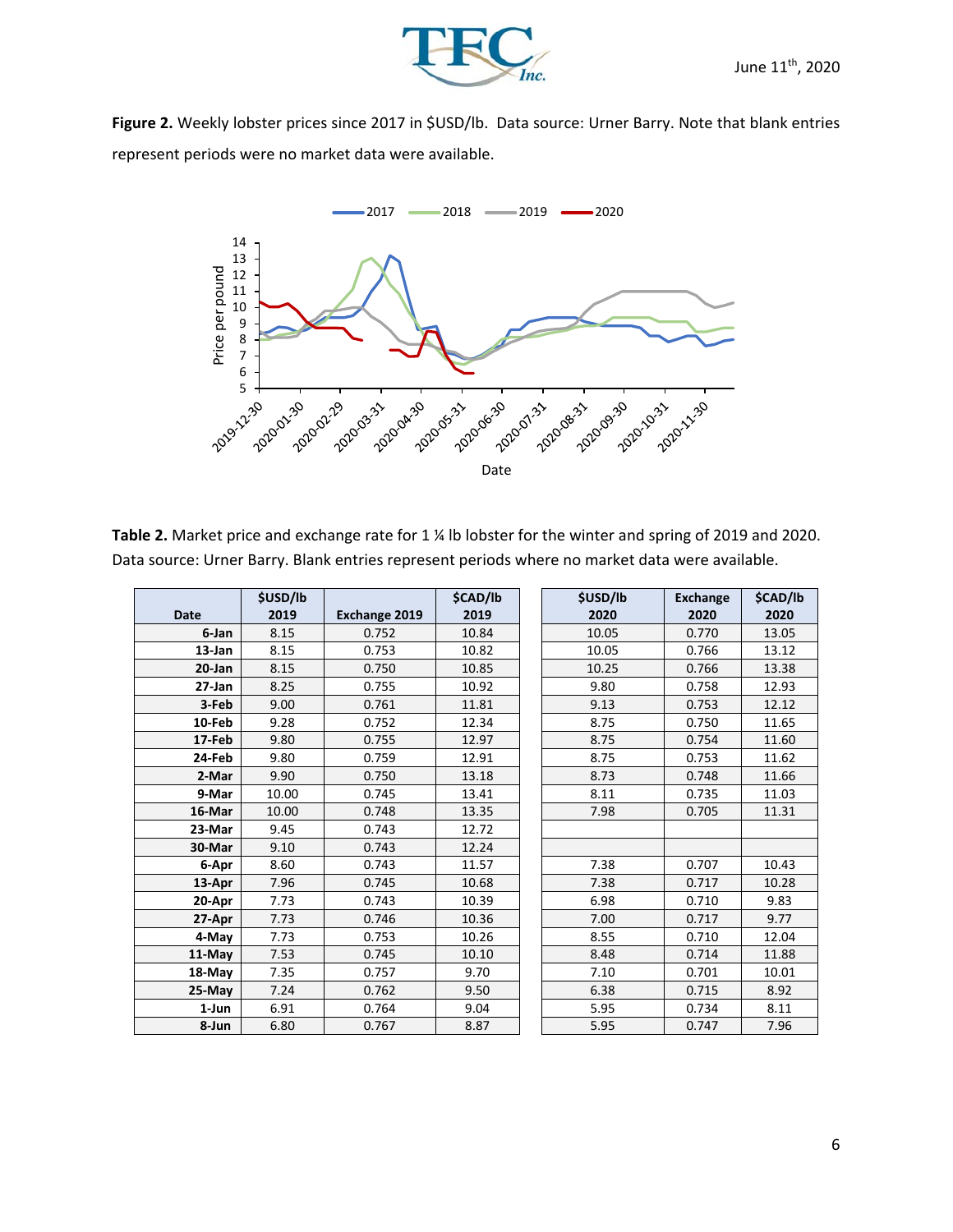

There is very little indication that the lobster market will improve before the winter season. Demand remains depressed (especially at the traditionally high prices) and supply remains extremely high as harvesters experience high catches in many regions. A slight uptick in demand will likely be noted during the upcoming Father's Day holiday, but this is unlikely to offer any significant relief to the lobster industry.

#### **Crab**

Harvesters in Newfoundland and Labrador have landed 12,048 MT, which represents 42% of the allotted TAC for the region. Gulf harvesters have landed 18,792 MT (69% of total TAC), though the catch rate has slowed. There is increasing concern that harvesters may be unable to harvest the entire Gulf TAC. Notably, US demand for Canadian snow crab has picked up as retail outlets actively promote Canadian crab and the food service trade slowly restarts. In particular, the Southeastern United States has seen a notable increase in foodservice demand for snow crab. This region historically represents a major source of demand due to the prevalence of seafood buffets and casinos.

In Russia, there remain 27 vessels currently harvesting snow crab. 14 of these vessels having cooking and processing equipment on board. Despite the production of crab from both Canadian and Russian sources, supply remains tight and prices have increased and firmed over the past week. Market prices have risen to near 2017 levels at \$7.48/lb (USD) (Figure 3, Table 3). Price is experiencing upward pressure from distributors purchasing loads for sale in restaurants that begin to anticipate reopening crowds and recovering demand. Notably, as Newfoundland crab shore price decreased by \$0.07/lb (USD) as a result of the strengthening \$CAD.



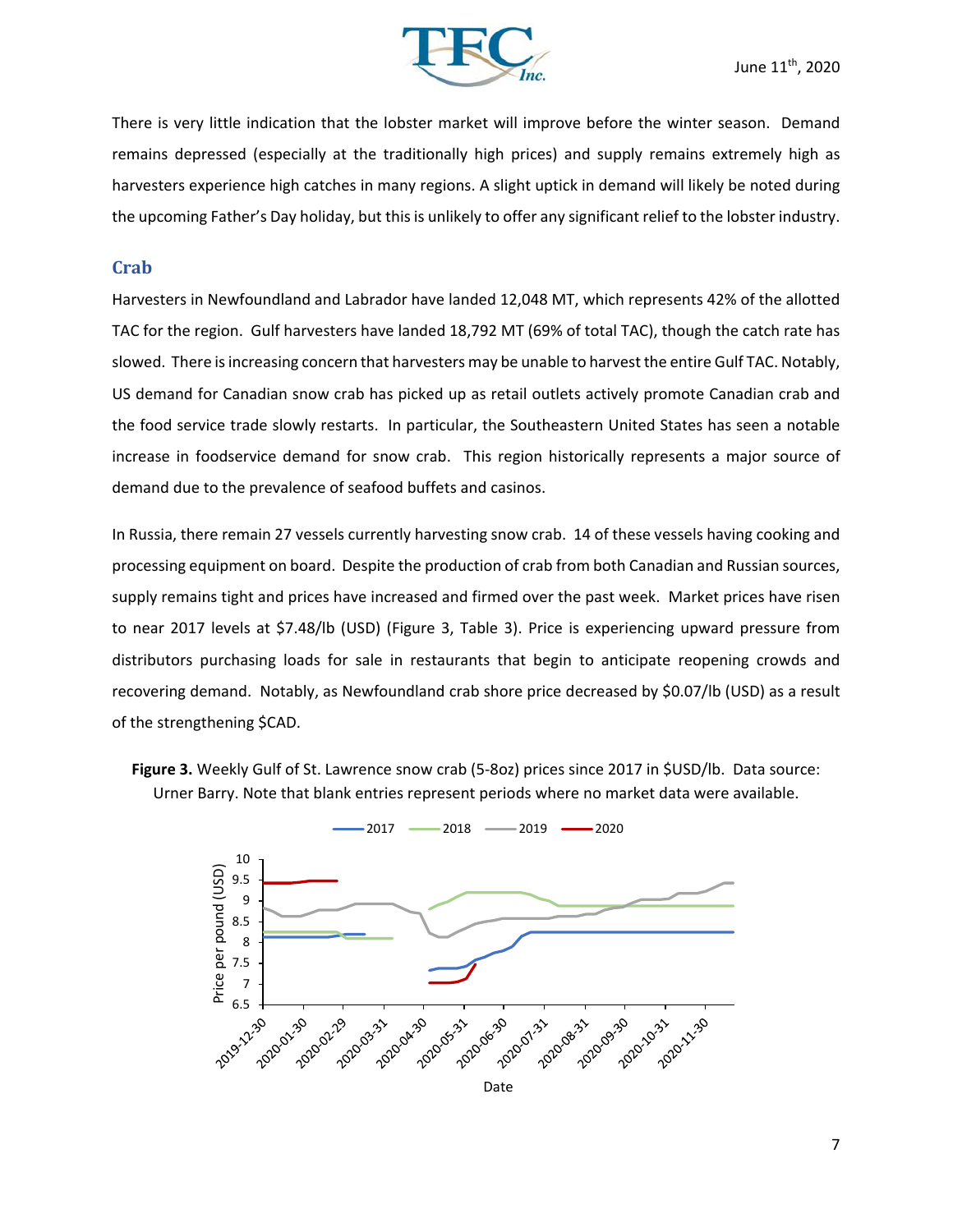

|             | \$USD/lb | <b>Exchange</b> | \$CAD/lb | \$USD/lb | <b>Exchange</b> | \$CAD/lb |
|-------------|----------|-----------------|----------|----------|-----------------|----------|
| <b>Date</b> | 2019     | 2019            | 2019     | 2020     | 2020            | 2020     |
| 6-Jan       | 8.75     | 0.752           | 11.63    | 9.43     | 0.770           | 12.31    |
| 13-Jan      | 8.63     | 0.754           | 11.45    | 9.43     | 0.766           | 12.25    |
| 20-Jan      | 8.63     | 0.751           | 11.49    | 9.43     | 0.766           | 12.31    |
| 27-Jan      | 8.63     | 0.755           | 11.43    | 9.43     | 0.758           | 12.31    |
| 3-Feb       | 8.70     | 0.762           | 11.42    | 9.45     | 0.753           | 12.47    |
| 10-Feb      | 8.78     | 0.752           | 11.67    | 9.48     | 0.751           | 12.58    |
| 17-Feb      | 8.78     | 0.755           | 11.62    | 9.48     | 0.754           | 12.63    |
| 24-Feb      | 8.78     | 0.759           | 11.57    | 9.48     | 0.753           | 12.57    |
| 2-Mar       | 8.85     | 0.751           | 11.79    | 9.48     | 0.749           | 12.59    |
| 9-Mar       | 8.93     | 0.745           | 11.98    |          |                 |          |
| 16-Mar      | 8.93     | 0.749           | 11.92    |          |                 |          |
| 23-Mar      | 8.93     | 0.745           | 11.98    |          |                 |          |
| 30-Mar      | 8.93     | 0.750           | 11.91    |          |                 |          |
| 6-Apr       | 8.93     | 0.750           | 11.90    |          |                 |          |
| 13-Apr      | 8.83     | 0.749           | 11.78    |          |                 |          |
| 20-Apr      | 8.73     | 0.749           | 11.66    |          |                 |          |
| 27-Apr      | 8.70     | 0.743           | 11.71    |          |                 |          |
| 4-May       | 8.23     | 0.743           | 11.07    | 7.03     | 0.710           | 9.90     |
| 11-May      | 8.13     | 0.743           | 10.94    | 7.03     | 0.714           | 9.85     |
| 18-May      | 8.13     | 0.746           | 10.90    | 7.03     | 0.710           | 9.91     |
| 25-May      | 8.25     | 0.744           | 11.09    | 7.05     | 0.715           | 9.83     |
| 1-Jun       | 8.35     | 0.742           | 11.25    | 7.13     | 0.734           | 9.65     |
| 8-Jun       | 8.45     | 0.754           | 11.21    | 7.48     | 0.747           | 10.01    |

**Table 3.** Weekly market prices and exchange rate for 5‐8 oz. Gulf snow crab clusters YTD 2019 and 2020. Data source: Urner Barry. Note: Blank entries represent periods were no data were available.

Unlike lobster, supply of snow crab remains extremely tight and demand within the retail sector has been brisk. This has been the driving force behind a price recovery over the past two to three weeks alongside the anticipation of reopening, and it is unlikely that supply will overtake demand in the coming weeks. This is due to the poor catch rates currently being experienced by harvesters in the Gulf of St. Lawrence. This supply limitation will buffer prices against a drop and unlike lobster, price recovery may continue beyond the Father's Day holiday. It is unknown how much of this recovery will be experienced by harvesters, as Gulf crabbers may be unable to harvest the remainder of the TAC and harvesters in Newfoundland receive a pre‐determined shore price regardless of fluctuations in the market price. Market price for crab has increased by \$0.45/lb (USD) since May 4<sup>th</sup>.

#### **Shrimp**

The shrimp fishery has unexpectedly restarted and harvesters from Quebec and New Brunswick are currently at sea fishing. Shore price has been set at \$1.65/lb (CAD) for large shrimp, \$1.35/lb (CAD) for medium shrimp, and \$0.84/lb (CAD) for small shrimp by the Regie des Marches Agricoles du Quebec, which is an arbitration panel. If the market remains weak, the prices will drop in July to \$1.20/lb (CAD),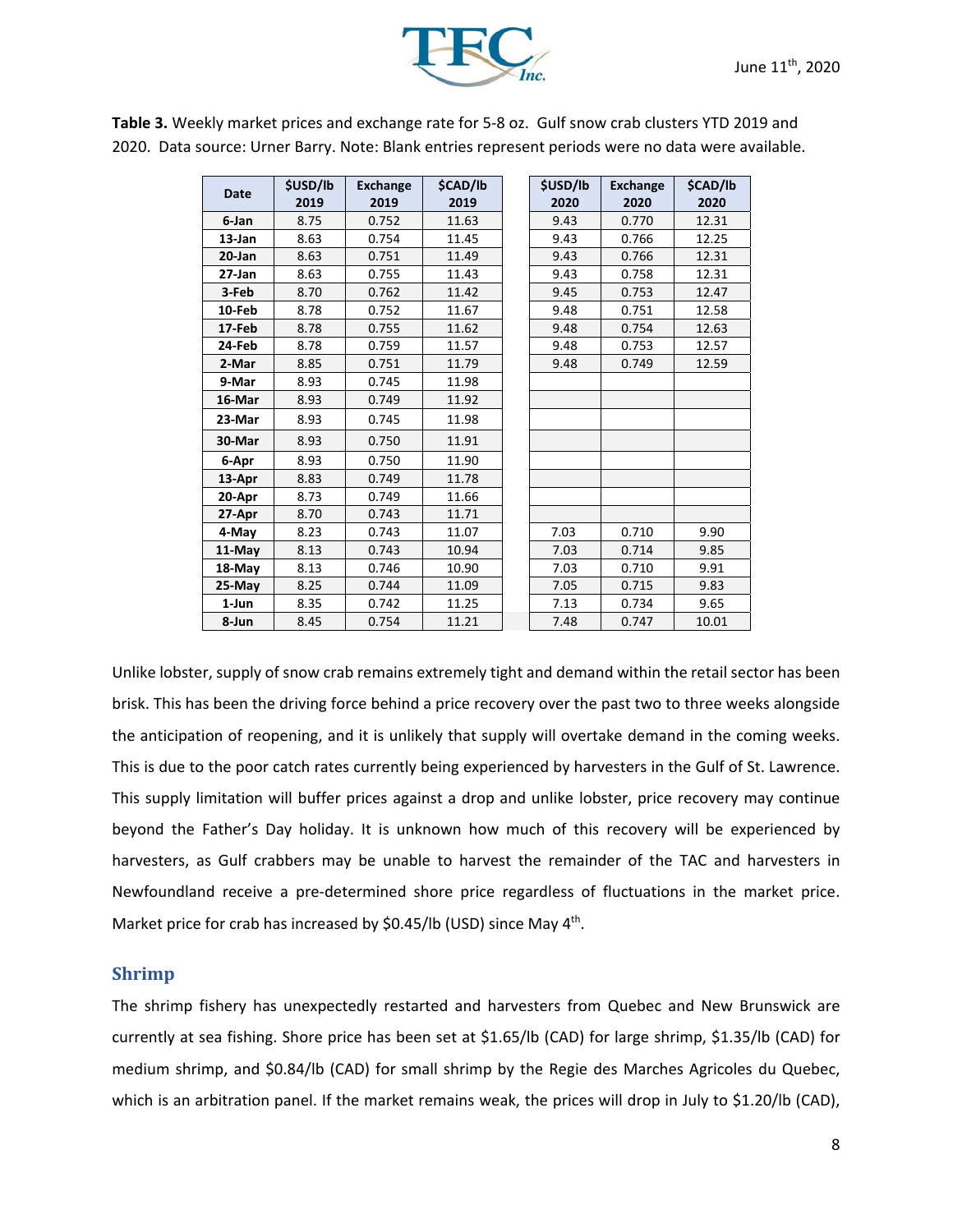

\$1.00/lb (CAD), and \$0.74/lb (CAD), respectively. The panel sided with the harvester price submission listed above.

The processors stated that they could not pay this price for shrimp, and it is currently unknown if a separate price has been established. Originally the processors had offered a an average price of \$0.63/lb. Processors have noted that inventory is nearly full from the previous season and that it may take a considerable and unknown amount of time before they can sell any new product on the market due to low demand. Harvesters have lost approximately two months of the fishing season, and the level of fishing effort and catch rates are currently unavailable. As this is a very new development, more information will be available in the following days and weeks.

#### **Bivalves**

Scallop prices have increased slightly for 10-20 counts. As of June 11<sup>th</sup>, market prices for scallop, according to Urner Barry, are \$11.00/lb (Figure 4). Unlike most seafood products, scallop market price pattern is similar to the previous four years, indicating that scallops are a more resilient form of seafood.

**Figure 4**. Weekly market price (\$USD/lb) for 10‐20 ct. scallops since 2017. Data source: Urner Barry.



Oyster price remains well below normal as the foodservice industry has been slow to restart. The oyster season in PEI opened in June after more than a month's delay. A significant number of oyster harvesters are unable to harvest due to a lack of willing buyers. Recently, bacterial loads have been determined to be too high near Stratford, PEI, and harvesting there is currently forbidden. This is forcing harvesters to fish other beds and may put excess strain on those populations.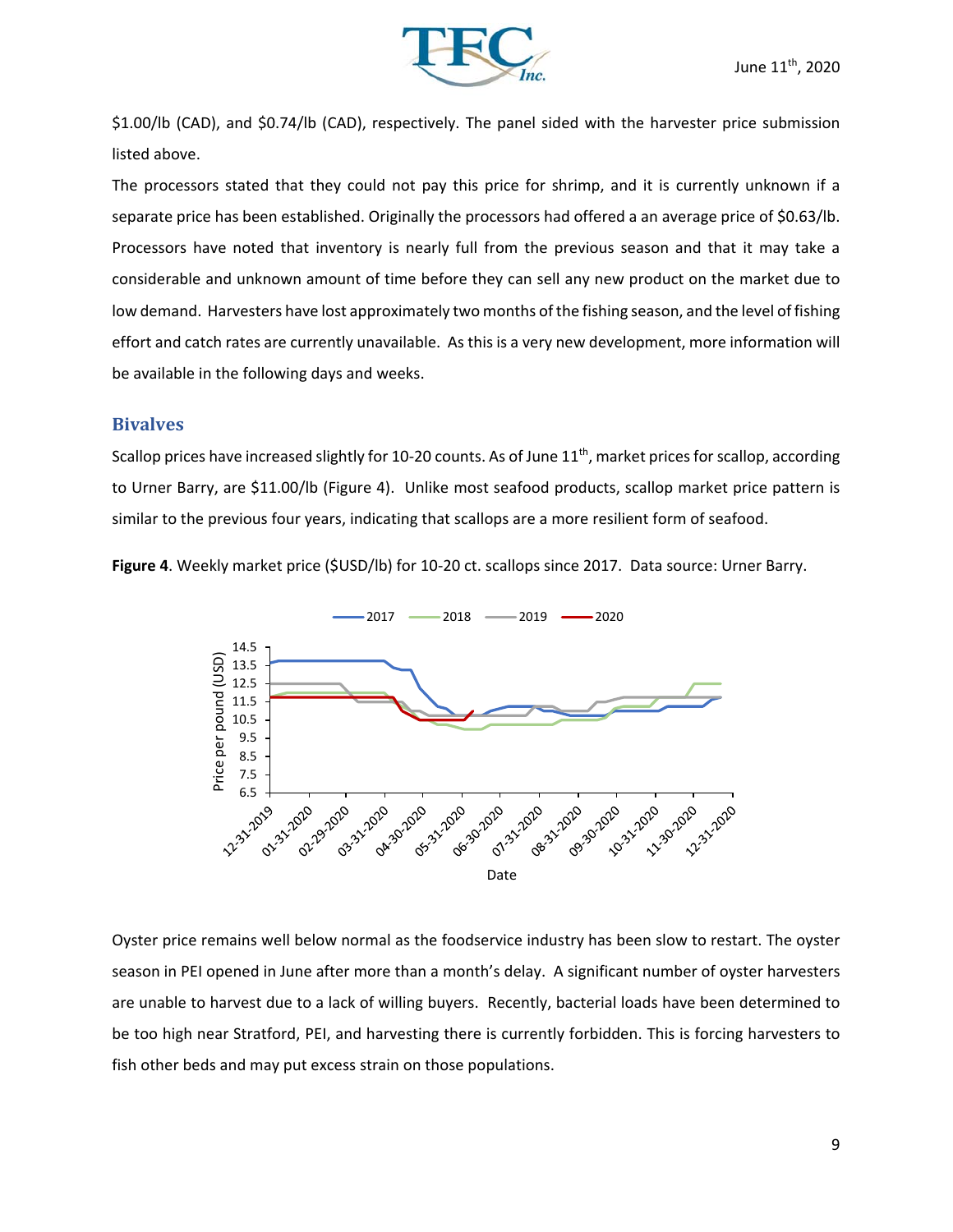

## **Finfish**

Halibut prices remain below normal levels, while swordfish and tuna market prices for the month of June are not significantly different from previous years. Prices for hake and Canadian salmon have declined as supply outweighs demand. Chilean salmon prices have continued to weaken, as has west coast salmon fillet prices.

## **First Nations Impact**

As the seafood industry begins to exhibit more predictable trends, the likely impacts of the ongoing pandemic on First Nation fishing operations in Atlantic Canada have become clearer. There will be a significant loss of fishing revenue in 2020 compared to 2019 due to shortened seasons, decreased market and shore prices, and limits set by buyers (Table 4). The shrimp fishery, which is one of the most lucrative for First Nations besides the lobster and crab fisheries, is unlikely to occur this summer and may not occur at all in 2020. Revenue from both the lobster and crab industries will be significantly reduced as well, though the crab market has recently demonstrated more resilience overall than the lobster industry. The assumptions are:

- Lobster 50% of 2019 landings, price to harvesters is \$4.00/lb (CAD).
- Crab 75% of 2019 landings, price to harvesters is \$3.50/lb (CAD).
- Shrimp 0% of 2019 landings. No shore price. Note that this information will be adjusted as information regarding the newly restarted shrimp fishery becomes available.

**Table 4.** Projected revenue loss for First Nation‐owned shellfish fishing enterprises in 2020.

| <b>Species</b> | 2019 Revenue |             | 2020 Projected<br>Revenue |            | <b>Relative Loss</b> |            |  |
|----------------|--------------|-------------|---------------------------|------------|----------------------|------------|--|
| Lobster        | \$           | 57,255,151  | \$                        | 17,098,264 | \$                   | 40,157,886 |  |
| Crab           | \$           | 68,764,115  | \$                        | 30,084,300 | \$                   | 38,679,815 |  |
| Shrimp         | \$           | 13,806,663  | \$                        |            | \$                   | 13,806,663 |  |
| <b>Total</b>   | S            | 139,825,929 | \$                        | 47,182,564 | \$                   | 92,644,364 |  |

First Nations for 2020 are projected to experience a \$92.6 million decline in fishing revenue relative to 2019, pending new information regarding the shrimp fishery. This is an improvement from previous projections due to the stronger than expected performance of the crab market. However, the market for lobster and shrimp is weak, which will result in losses of greater than 60% for each of those fisheries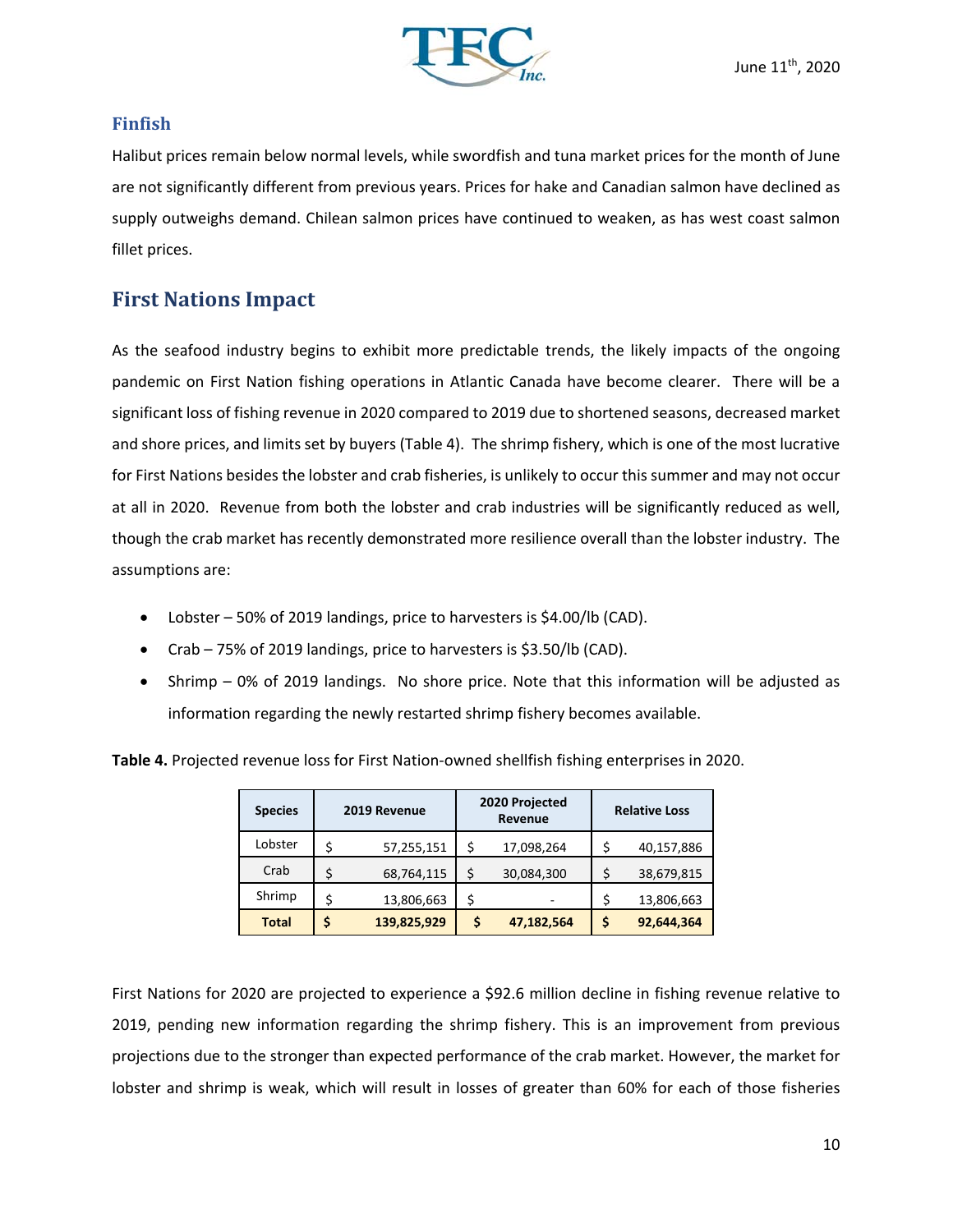

compared to 2019. Compounding these losses is the decrease in fishing revenue will have a negative impact on the amount that harvesters can receive through employment insurance. Finally, there may be significant long‐term declines in revenue if lobster fails to maintain its position as a luxury good. If buyers are able to capitalize on the weak market and desperation of sellers, the price for lobster may be driven lower into the commodity range, and recovery to pre-pandemic levels may take months or years if a recovery occurs at all.